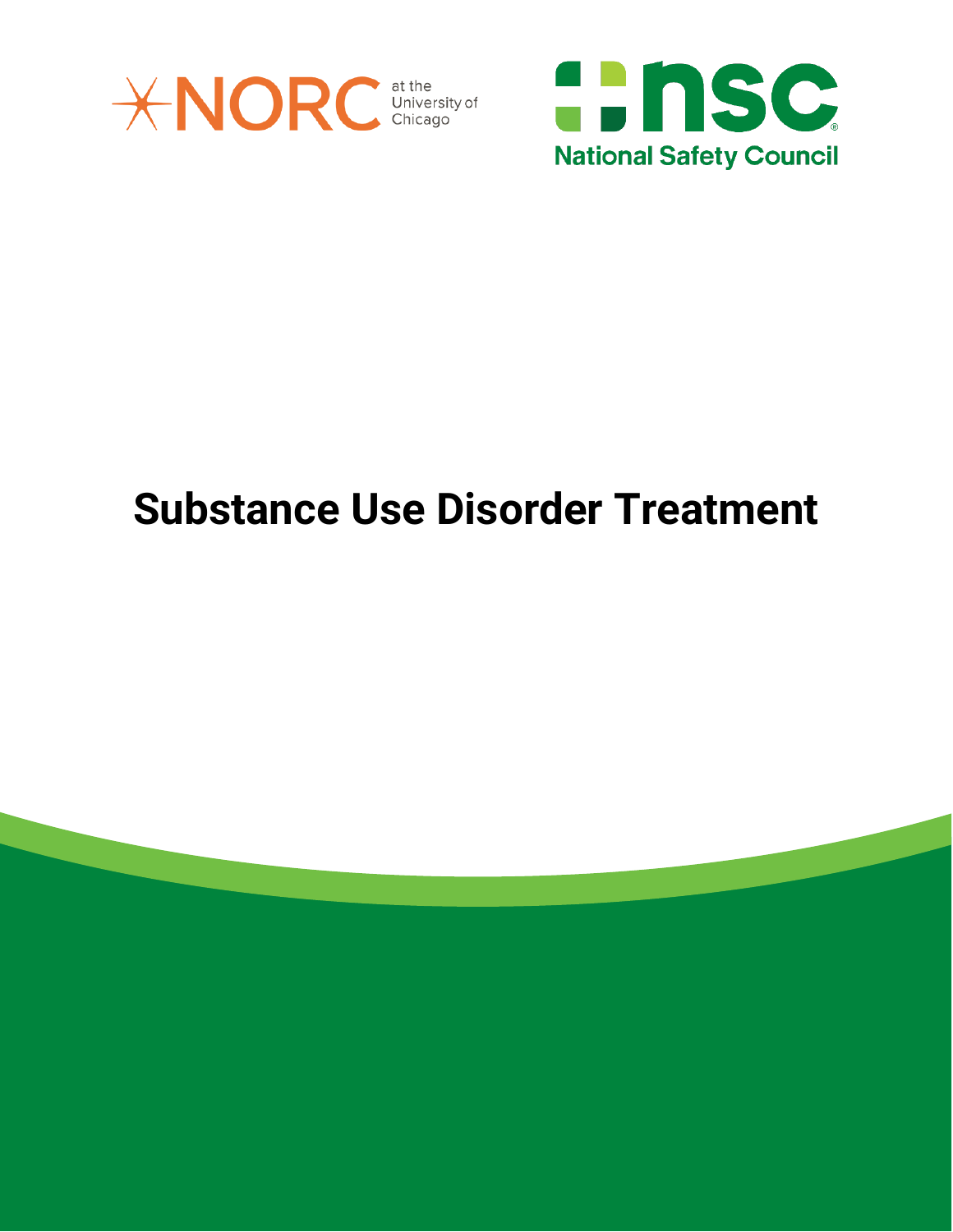In most cases, workers experiencing a substance use disorder (SUD) require a combination of treatment approaches to provide maximum effectiveness and long-term pos[i](#page-5-0)tive outcomes.<sup>i</sup> Treatment is also commonly modified during the recovery process and throughout the patient's lifetime, depending on the changing needs of the patient. Above all, the central aspect of substance use treatment is that the treatment approach is dependent upon characteristics of the patient. ${}^{ii}$  ${}^{ii}$  ${}^{ii}$ 

### **Background**

One of every 11 workers meets diagnostic criteria for a substance use disorder, according to data from the National Survey on Drug Use and Health. Just one-fifth of them report having ever received substance use treatment in their lifetime, and fewer than a tenth report having received substance use treatment within the prior year.<sup>[iii](#page-5-2)</sup> Among workers with an SUD, the proportion of those reporting that they had received specialty substance use treatment varies widely by type of drug. Only 7% of workers with an alcohol use disorder and 8% with a cannabis use disorder report receiving treatment in the last year. Workers addicted to heroin, prescription opioids or cocaine report higher rates of treatment (30%, 25% and 28%, respectively). Still, these figures indicate that the majority of people with an SUD who could benefit from treatment, including those addicted to heroin, prescription opioids or cocaine, do not get care they need.[iv](#page-5-3) 

#### **Specific Treatment Methods and Components for Substance Use Disorders**

**Detoxification:** A patient with an SUD typically undergoes some level of detoxification in the early or first parts of treatment, in which they dramatically reduce use or stop completely. This may induce withdrawal symptoms. As with addiction treatment, detoxification, its intensity level and the presence of withdrawal symptoms vary depending on the characteristics of individuals and their substance use history. For some, it is an essential first step in SUD treatment.<sup>[v](#page-5-4)</sup> After detoxification, patients should be encouraged to work with their clinicians to determine an appropriate treatment plan mo[vi](#page-5-5)ng forward in order to maintain recovery.<sup>vi</sup>

**Treatment Settings:** There is a range of treatment settings including inpatient treatment, residential treatment, outpatient treatment, intensive outpatient treatment and community support programs. Which setting a patient enters for treatment is dependent on characteristics of the patient, treatment needs and the severity of the SUD.<sup>[vii](#page-5-6)</sup> Treatment services should be readily available when a patient has come to a decision to begin the recovery process to facilitate immediate access to servicesvili and not be a barrier. Duration of treatment or a stay at a treatment center has been shown to



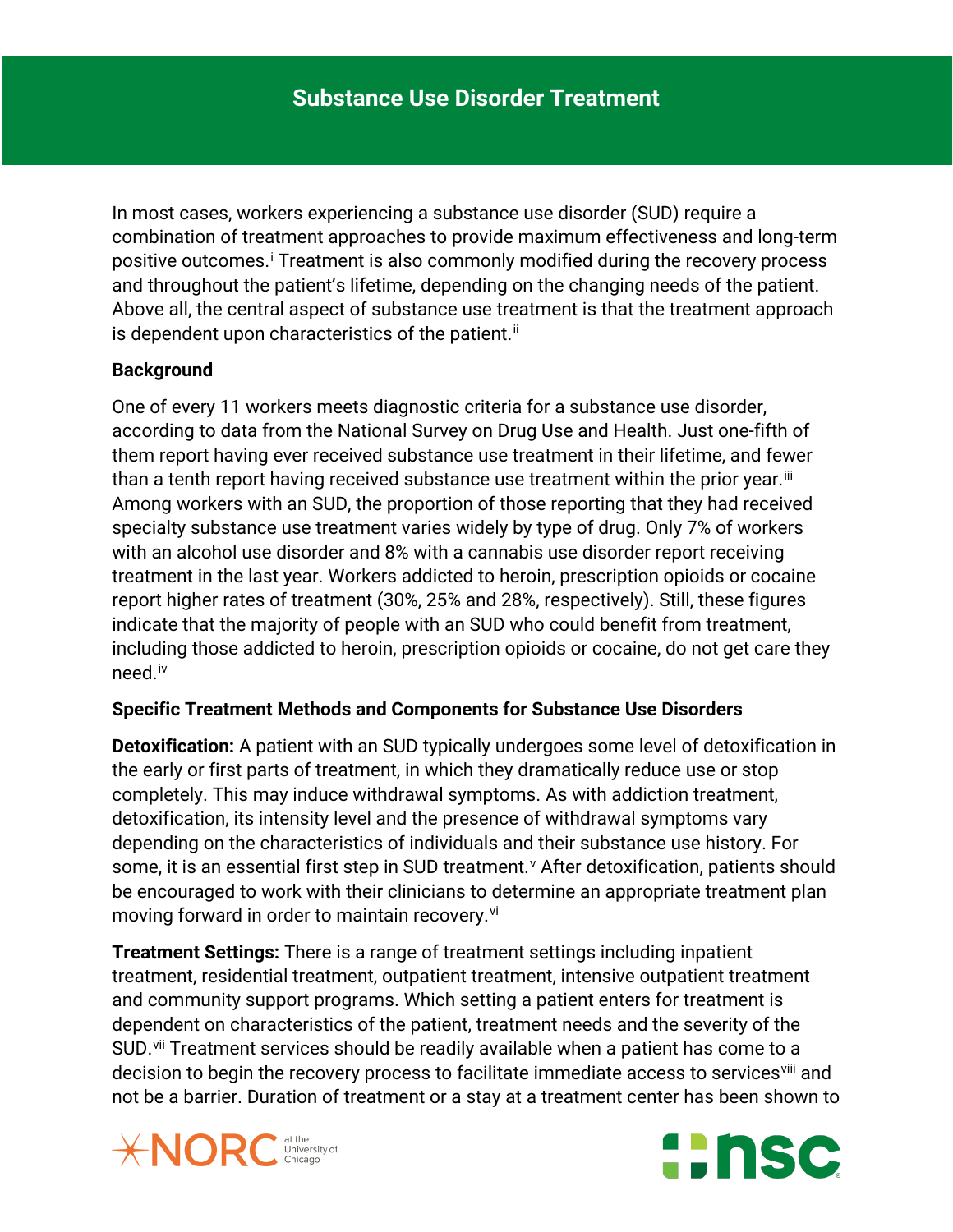affect treatment outcomes, though this varies from patient to patient. For most patients, research suggests that at least three months of treatment is needed and that multiple reoccurrences of treatment are common. Remember that treatment is also commonly modified during the recovery process and throughout the patient's lifetime. There is no "right" duration of care that can be generalized to people with an SUD.

**Addressing Cravings through Behavioral Interventions**: After detoxification takes place, many people living with SUDs participate in some kind of behavioral therapy. The National Institute on Drug Abuse (NIDA) describes cognitive behavioral therapy (CBT) as one of the most commonly used and effective therapies in SUD treatment.<sup>[ix](#page-5-8)</sup> The strategies learned from CBT can help patients analyze the consequences of continued substance use, identify cravings and situations that could trigger substance use, and determine how to deal with cravings and high-risk situations. Dialectical behavior therapy (DBT) is a more specific form of CBT that emphasizes mindfulness techniques and teaches patients how to manage their emotions in order to change behavior patterns.<sup>[x](#page-5-9)</sup>

**Addressing Cravings through Medical Interventions:** Behavioral therapy can be effectively combined with medications for addiction treatment (MAT) to treat opioid and alcohol use disorders. Several FDA-approved medications can prevent withdrawal symptoms and reduce cravings. $x_i$  Research has shown that MAT is a cost-effective method for keeping patients in treatment, reducing the chances of misuse and relapse, and improving psychosocial functioning and quality of life in individuals with an opioid or alcohol use disorder.<sup>[xii](#page-5-11)</sup> Studies show that MAT is considerably more effective in treating OUD and AUD when it is combined with counseling, behavioral therapies and other services. Despite the clinical effectiveness of MAT, less than 2% of persons with an AUD and only 19% of those with an OUD received medications to treat their illnesses.<sup>[xiii](#page-6-0)</sup>

**Drug Testing:** Outside of the use of prescribed MAT, other substance use during treatment may be monitored continuously through urine drug tests. Monitoring of drug use can 1) serve as a strong incentive to resist urges; $x^i$ , 2) provide awareness of any drug use to clinicians, preventing clinicians from giving any medication that might cause a dangerous interaction; and 3) quickly identify relapse, signaling that an adjustment may need to be made immediately to one's treatment plan.<sup>[xv](#page-6-2)</sup> Drug testing may be used punitively when clinicians fail to recognize that relapse is a common experience as people go through treatment and recovery, and patients may be unnecessarily or involuntarily discontinued from their treatment plan. Zero tolerance policies like this should be avoided.



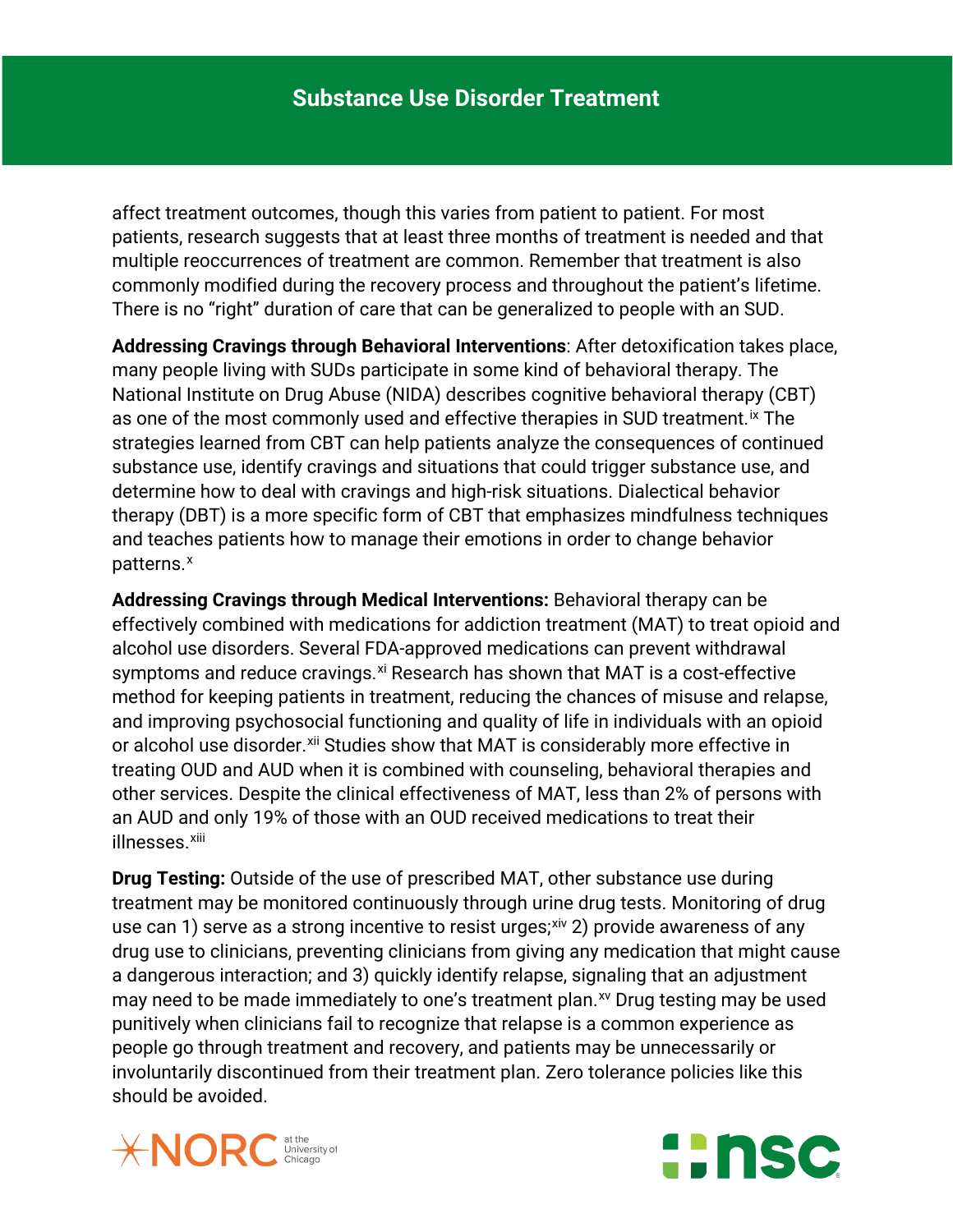**Fostering Social Connection and Social Support:** Social support is an important element at every step of treatment and recovery. Social support includes peers, colleagues and others outside of family members who can play a central role in increasing treatment retention and overall recovery.<sup>[xvi](#page-6-3)</sup> Studies have shown that treatment.<sup>xv[i](#page-6-5)ii</sup> perceived social support increases motivation to abstain from alcohol and substance use.<sup>[xvii](#page-6-4)</sup> Patients who have a support system when entering treatment also are linked to positive treatment outcomes and are less likely to relapse three months after

**Screening and Brief Intervention (SBI)** is a set of effective techniques frequently used in primary care to assess primary care patients for risky alcohol or other substance use before it develops into an SUD. Patients identified as using substances are given immediate feedback about unhealthy substance use and counseled how to change unhealthy substance use patterns. Screening, Brief Intervention and Referral to Treatment (SBIRT) is a comprehensive, integrated, public health approach for early identification and intervention with patients whose patterns of alcohol and/or substance use put their health at risk. Other evidence-based programs that are more targeted to specific age groups, racial or ethnic minorities, women, or other populations may be helpful as well.

#### **What can employers do to help employees with an SUD?**

- Protect privacy and confidentiality of all workers' health-related information<sup>[xix](#page-6-6)</sup>
- Employers should ask any health insurer they work with to demonstrate what they are doing to identify and treat their employees with a substance use problem. Employers can ask to see their health insurer's statistics on diagnosing and treating substance use disorders in its covered population. If health plans offer substance use benefits, offer comprehensive treatment options to workers with substance use disorder that include coverage for: $\frac{xx}{x}$  $\frac{xx}{x}$  $\frac{xx}{x}$ 
	- o Confidential substance use screening
	- o Brief intervention
	- o Outpatient and inpatient treatment
	- o Medications for treating addictions
	- o Counseling and medical services
	- o Follow-up services during treatment and recovery



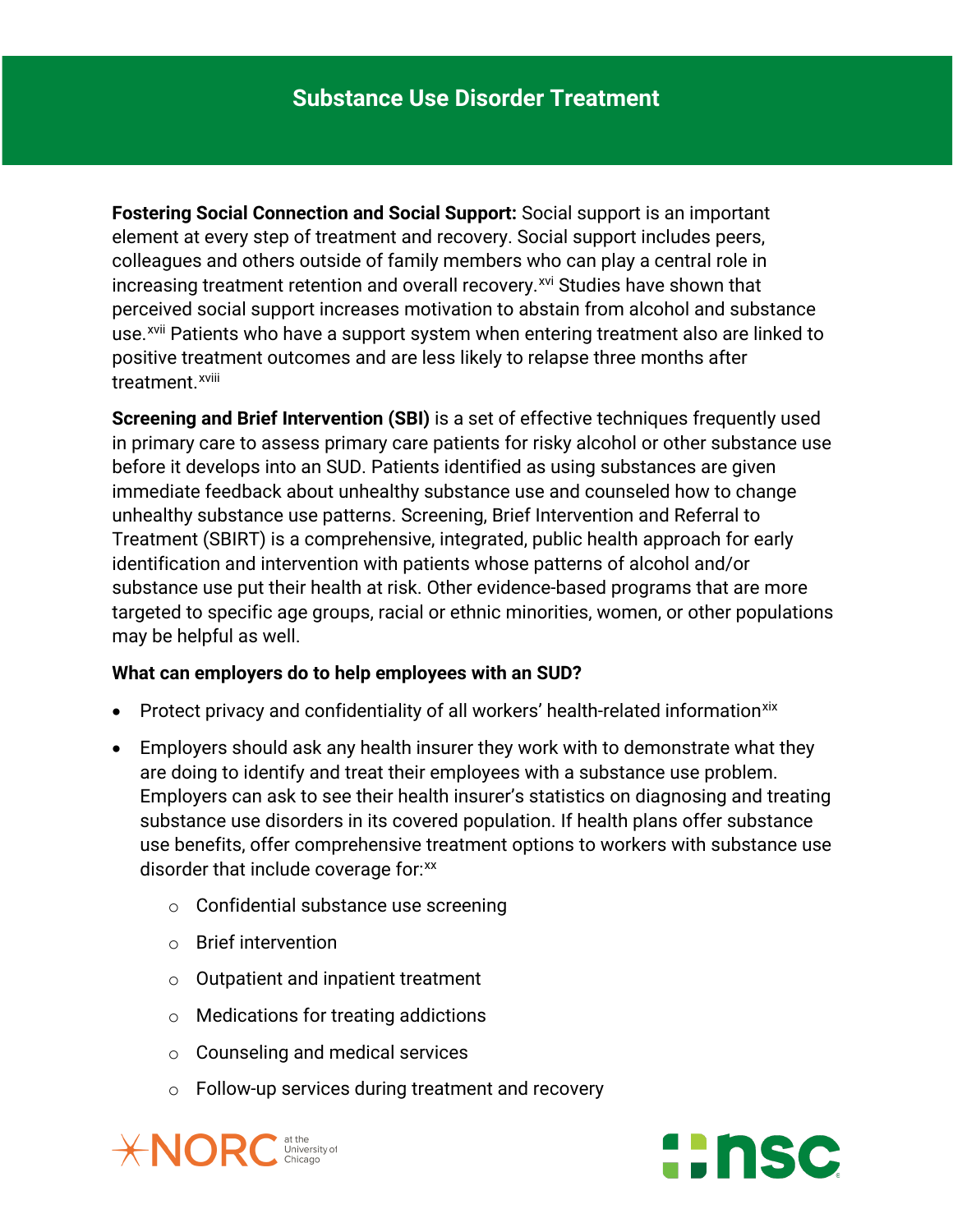- Most health insurers are accredited by the National Commission on Quality Assurance (NCQA), which requires plans to report annually on their rates of initiating and engaging their covered population who have a substance use disorder.<sup>[xxi](#page-6-8)</sup> Nat[i](#page-6-10)onal Alliance for Healthcare Purchasing Coalitions, xxiii the National Business Compare your health plan's rates of substance use initiation and engagement with likely SUD rates in your workforce computed by the National Safety Council/NORC's Substance Use Calculator for Employers.<sup>[xxii](#page-6-9)</sup> If there is a gap, ask your health plan what active steps it will take to identify and treat plan members with an SUD. Employers can work in regional or national coalitions of employers to bring the combined purchasing power and influence of employers to improve SUD benefits for their employees. These groups include state business coalitions on health, the Group on Health,<sup>[xxiv](#page-6-11)</sup> the Center for Workplace Mental Health,<sup>xxv</sup> the Disease Management Employer Coalition<sup>[xxvi](#page-6-13)</sup> and the National Safety Council.
- Workers who are in treatment and recovering from addiction are covered by the Amer[i](#page-6-14)cans with Disabilities Act.<sup>xxvii</sup> Employers must provide reasonable addiction.<sup>xxviii</sup> [T](#page-6-15)his may include job restructuring, part-time or modified work accommodations for workers in treatment programs or who have recovered from schedules, permitting a leave of absence, or reassignment.
- Employee Assistance Program (EAP): Employers can demand that their EAP systematically assesses substance use by workers seeking EAP services, and that it reports on rates of identification of problematic use. As worksites bring back workers from COVID-19-related shutdowns, EAPs should be actively monitoring for substance use, mental health distress and post-traumatic stress disorder among returning workers. Preliminary evidence points to increased substance use, depression and anxiety among workforces.<sup>[xxix](#page-6-16)</sup>
- Consider a comprehensive employee substance use program that includes: [xxx](#page-6-17)
	- o A workplace substance use education component
	- o Confidential screening by an EAP or health professional
	- o Treatment referrals to an EAP or health professional
	- $\circ$  Confidential follow-up care to support individuals in recovery
	- o Supervisor training



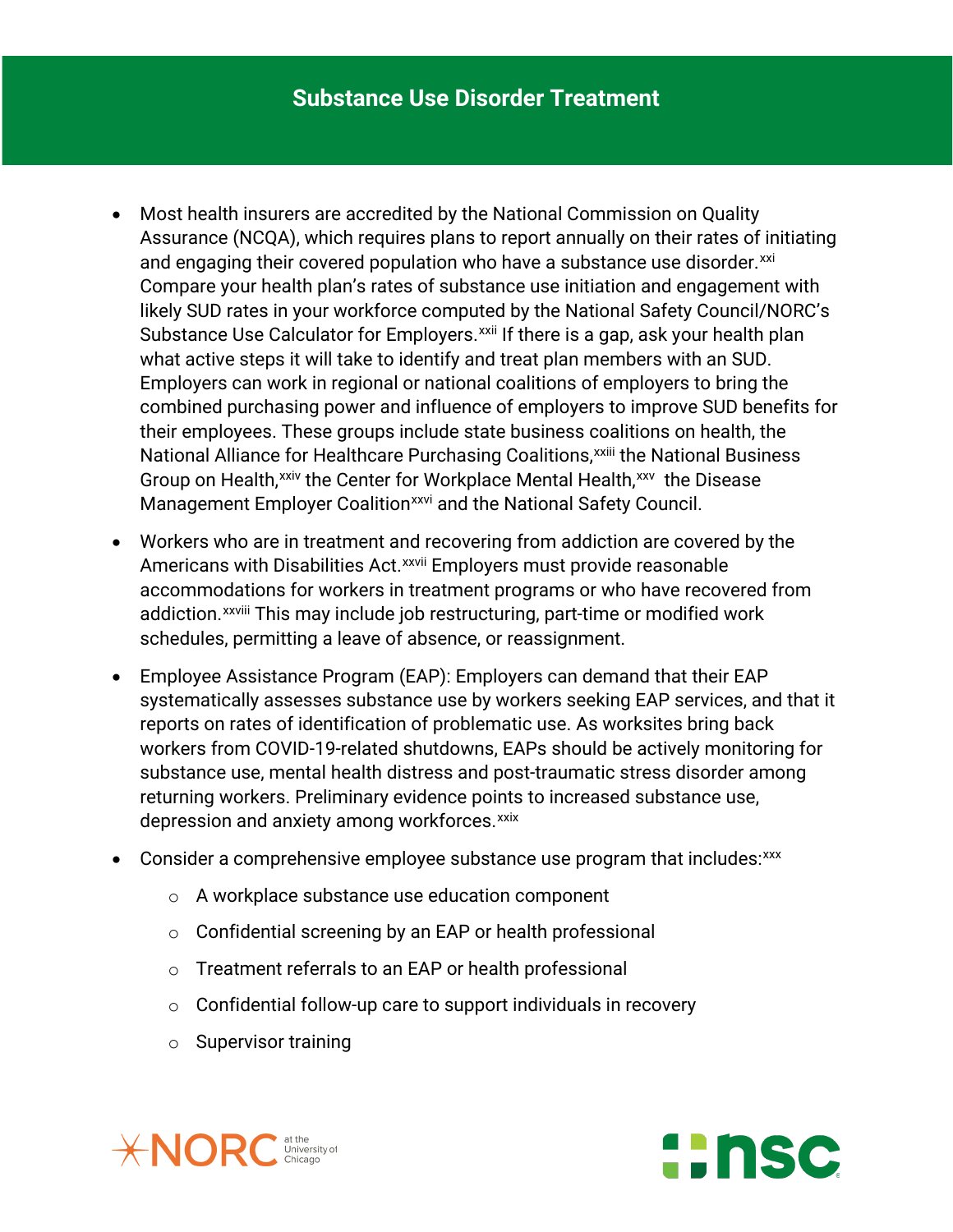- Creating a Return-to-Work plan for employees who have taken leave related to substance use. These plans provide an outline of expectations and create employer guidelines to help the employee integrate back into work.<sup>[xxxi](#page-6-18)</sup>
	- Disease and disability management: If you contract for disease or disability management services, you should require vendors provide for evidence that they are actively treating employees' SUDs.
		- o Employers should offer both short- and long-term disability coverage as employee benefits, as opposed to individual employee purchase of personal disability insurance. Financial and job stability are critical while working through any physical or mental injury, distress or illness, or substance use disorder.
	- Drug-Free Workplace Policies: Employers, especially those in heavy labor industries and those with safety-sensitive positions, should revisit their drugtesting policies and scope of testing into their Drug-Free Workplace Program.<sup>xxxii</sup> This should include clearly defined second- or last-chance policies, procedures around Return-to-Work programs, and clear and defined safety procedures for an employee who is prescribed opioid painkillers.

<span id="page-5-4"></span><sup>v</sup> National Institute of Drug Abuse. Understanding Drug Abuse and Addiction: What Science Says.

```
https://www.drugabuse.gov/publications/teaching-packets/understanding-drug-abuse-addiction/section-iii/7-medical-
detoxification. Published 2016. Accessed October 1, 2020.
```
<span id="page-5-8"></span>ix National Institute of Drug Abuse. Understanding Drug Abuse and Addiction: What Science Says. [https://www.drugabuse.gov/publications/teaching-packets/understanding-drug-abuse-addiction/section-iii/7-medical](https://www.drugabuse.gov/publications/teaching-packets/understanding-drug-abuse-addiction/section-iii/7-medical-detoxification)[detoxification.](https://www.drugabuse.gov/publications/teaching-packets/understanding-drug-abuse-addiction/section-iii/7-medical-detoxification) Published 2016. Accessed October 1, 2020.

<span id="page-5-11"></span><span id="page-5-10"></span><span id="page-5-9"></span>xii Mohlman MK, Tanzman B, Finison K, Pinette M, Jones C. Impact of Medication-Assisted Treatment for Opioid Addiction on Medicaid Expenditures and Health Services Utilization Rates in Vermont. *Journal of substance abuse treatment.* 2016;67:9- 14.Mattick RP, Breen C, Kimber J, Davoli M. Methadone maintenance therapy versus no opioid replacement therapy for opioid



 $\overline{\phantom{a}}$ 



<span id="page-5-0"></span><sup>i</sup> National Institute on Drug Abuse (NIDA). Principles of Drug Addiction Treatment: A Research Based Guide. Third Edition. NIH Publication No. 12-4180[. https://www.drugabuse.gov/sites/default/files/podat\\_1.pdf.](https://www.drugabuse.gov/sites/default/files/podat_1.pdf) Published 2018. Accessed October 1, 2020. ii National Institute on Drug Abuse (NIDA). Principles of Drug Addiction Treatment: A Research Based Guide. Third Edition. NIH

<span id="page-5-1"></span>Publication No. 12-4180[. https://www.drugabuse.gov/sites/default/files/podat\\_1.pdf.](https://www.drugabuse.gov/sites/default/files/podat_1.pdf) Published 2018. Accessed October 1, 2020. iii NORC analysis of the 2015-2018 National Survey on Drug Use and Health.

<span id="page-5-3"></span><span id="page-5-2"></span>iv According to NORC's analysis of the 2015-2018 NSDUH, 8.7% of full- and part-time workers have a substance use disorder, and 1.3% of all workers report receiving any substance use treatment in the previous 12 months. This indicates that only 15% of workers with a substance use problem receive substance use treatment annually.

vi Center for Substance Abuse Treatment. Overview, Essential Concepts, and Definitions in Detoxification. 2006.

<span id="page-5-6"></span><span id="page-5-5"></span>vii Center for Prevention and Health Services. *An Employer's Guide to Workplace Substance Abuse: Strategies and Treatment Recommendations.* 2009.

<span id="page-5-7"></span>viii National Institute of Drug Abuse. Understanding Drug Abuse and Addiction: What Science Says. [https://www.drugabuse.gov/publications/teaching-packets/understanding-drug-abuse-addiction/section-iii/7-medical](https://www.drugabuse.gov/publications/teaching-packets/understanding-drug-abuse-addiction/section-iii/7-medical-detoxification)[detoxification.](https://www.drugabuse.gov/publications/teaching-packets/understanding-drug-abuse-addiction/section-iii/7-medical-detoxification) Published 2016. Accessed October 1, 2020.

<sup>x</sup> Chapman AL. Dialectical behavior therapy: current indications and unique elements. *Psychiatry (Edgmont (Pa : Township)).*  2006;3(9):62-68.

xi <https://www.samhsa.gov/medication-assisted-treatment/medications-counseling-related-conditions#medications-used-in-mat>